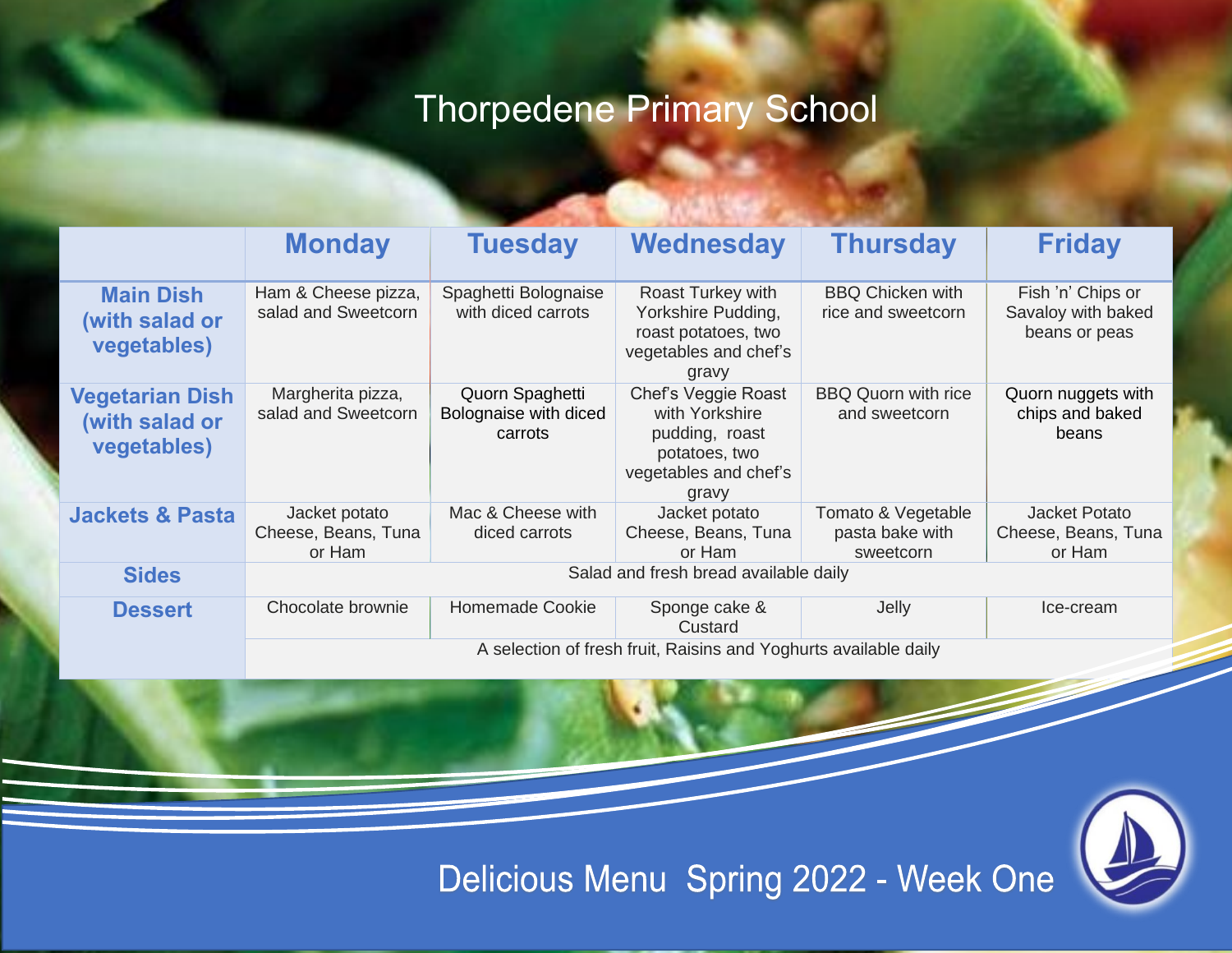## Thorpedene Primary School

|                                                         | <b>Monday</b>                                                    | <b>Tuesday</b>                                      | Wednesday                                                                                                  | <b>Thursday</b>                                            | <b>Friday</b>                                      |  |  |
|---------------------------------------------------------|------------------------------------------------------------------|-----------------------------------------------------|------------------------------------------------------------------------------------------------------------|------------------------------------------------------------|----------------------------------------------------|--|--|
| <b>Main Dish</b><br>(with salad or<br>vegetables)       | Sausage rolls,<br>mashed potato<br>and broccoli                  | Beef lasagne, garlic<br>bread and sweetcorn         | Roast Turkey with<br>Yorkshire pudding,<br>roast potatoes, two<br>vegetables and chef's<br>gravy           | Chicken fajitas, potato<br>wedges, salad and<br>coleslaw   | Pork sausage, chips<br>with baked beans or<br>peas |  |  |
| <b>Vegetarian Dish</b><br>(with salad or<br>vegetables) | Vegan sausage rolls,<br>mashed potato<br>and broccoli            | Vegetable lasagne,<br>garlic bread and<br>sweetcorn | Chef's Veggie Roast<br>with Yorkshire<br>pudding, roast<br>potatoes, two<br>vegetables and chef's<br>gravy | Vegetable fajitas,<br>potato wedges, salad<br>and coleslaw | Quorn Vegan<br>sausages, chips,<br>beans or peas   |  |  |
| <b>Jackets &amp; Pasta</b>                              | Jacket potato<br>Cheese, Beans, Tuna<br>or Ham                   | Mac & Cheese with<br>sweetcorn                      | Jacket potato<br>Cheese, Beans, Tuna<br>or Ham                                                             | Tomato & Vegetable<br>pasta bake with diced<br>carrots     | Jacket Potato<br>Cheese, Beans, Tuna<br>or Ham     |  |  |
| <b>Sides</b>                                            | Salad and fresh bread available daily                            |                                                     |                                                                                                            |                                                            |                                                    |  |  |
| <b>Dessert</b>                                          | Chocolate brownie                                                | <b>Homemade Cookie</b>                              | Sponge cake &<br>Custard                                                                                   | Jelly                                                      | Ice-cream                                          |  |  |
|                                                         | A selection of fresh Fruit, Raisins and Yoghurts available daily |                                                     |                                                                                                            |                                                            |                                                    |  |  |



Delicious Menu Spring 2022 - Week Two